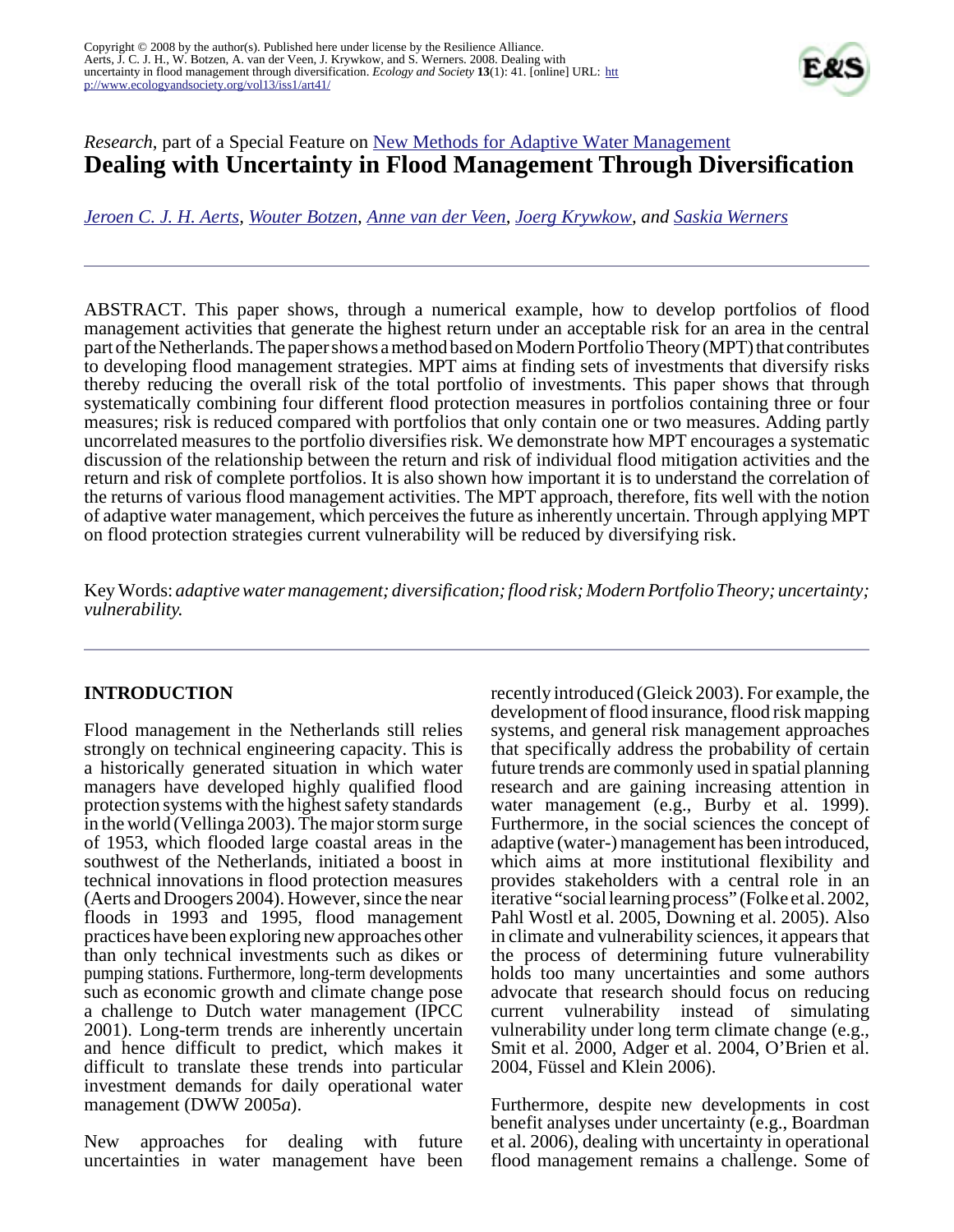these studies show how long run cost-benefit analysis can be done through the choice and use of statistically derived paths of the discount rate (Pearce et al. 2003, Groom et al. 2005). In most flood management studies, however, the selection of flood management investments relies very much on classical cost-benefit analysis or optimization approaches that have their origin in operations research (e.g., Levy and Hall 2005, Penning-Rowsell et al. 2005). The term risk in these studies represents the product of probability of a hydraulic event, e.g., "discharge peak," of a given magnitude and the damage costs, i.e., consequences associated with such an event. This is an accepted rubric for flood risk management, which means that interventions in flood risk management involve one of two things: changing the probability-event relationship and changing the discharge-damage relationship. These two issues can be linked to costs, i.e., interventions, and benefits, i.e., avoidance of losses.

In the area of financial investments, however, the term risk is used differently. In an approach formulated as the Modern Portfolio Theory (MPT, Markovitz 1952), risk is referred to as the standard deviation of the return of an investment. MPT aims at finding sets of investments that diversify risks thereby reducing the overall risk of the total portfolio of investments. The terminology of MPT is adopted in our paper and risk is from here referred to as the standard deviation or variance of either the return of a particular investment or the standard deviation or variance of the return of a portfolio of investments.

Since in most current flood management studies the evaluation is primarily concerned with the costs and benefits of investments, it is worthwhile investigating what role the risk of such investments could play in these studies and whether or not the risk-return ratio provided useful additional information to the basic assumptions made in cost and benefit analysis for flood management investments. There are a number of studies that use the portfolio concept (e.g., Costanza et al. 2000, O'Brien and Sculpher 2000, Figge 2004, Fraser et al. 2005), but to our knowledge, there has been no application in flood management. Hence, in this paper we pursue an analogy with financial services where portfolio managers are not primarily concerned with the valuation of assets but rather about which securities to invest in and in what quantity (Tonhasca and Byrne 1994, Figge 2004,

Fraser et al. 2005). The task of a water manager, by analogy, would be to construct a portfolio of flood management activities that generates the highest return under an acceptable risk. Moreover, a water management portfolio should be developed in such a way that the risk-return ratio will be optimized through diversification of activities in the portfolio, hence through choosing activities in the portfolio that are at least partly uncorrelated.

Since dealing with uncertainty is one of the key issues in adaptive water management, we explore in this paper how MPT can contribute to operationalize the concept of adaptive water management for developing flood management strategies in the Netherlands. We provide a numerical example that applies MPT in flood protection and discuss the advantages and drawbacks of MPT as compared to existing approaches. The objectives of the paper are to: (1) Discuss the concept of diversification as formulated in MPT (Section 2); (2) Apply a numerical example of MPT to a case study in the Netherlands (Section 3); and (3) Discuss the advantages and drawbacks of MPT in flood protection management (Section 4)

## **MODERN PORTFOLIO THEORY**

The benefits of diversifying investments are widely recognized by financial economists. Investors rarely hold a single financial asset; instead they hold portfolios of financial assets. In this way, investors diversify risks and become less sensitive to price changes of individual assets. For example, total returns for an investor will be higher when low returns on an individual stock in a certain period are partly offset by higher returns from other stocks during the same period. Diversification is possible when stock returns are less than perfectly correlated. Modern Portfolio Theory (Markowitz 1952) addressed the question of which the potential set of portfolios investors should select. The main criteria in Modern Portfolio Theory (MPT) for selecting portfolios are their expected return and risk. The latter can be measured by the variance or standard deviation of the portfolio return. A portfolio with a relatively high variance or standard deviation is riskier, because the probability of yielding an unfavorable return is larger. According to portfolio theory, investors should first identify the efficient set of portfolios from all feasible portfolios. This means finding portfolios that have the highest possible expected return for a given risk or the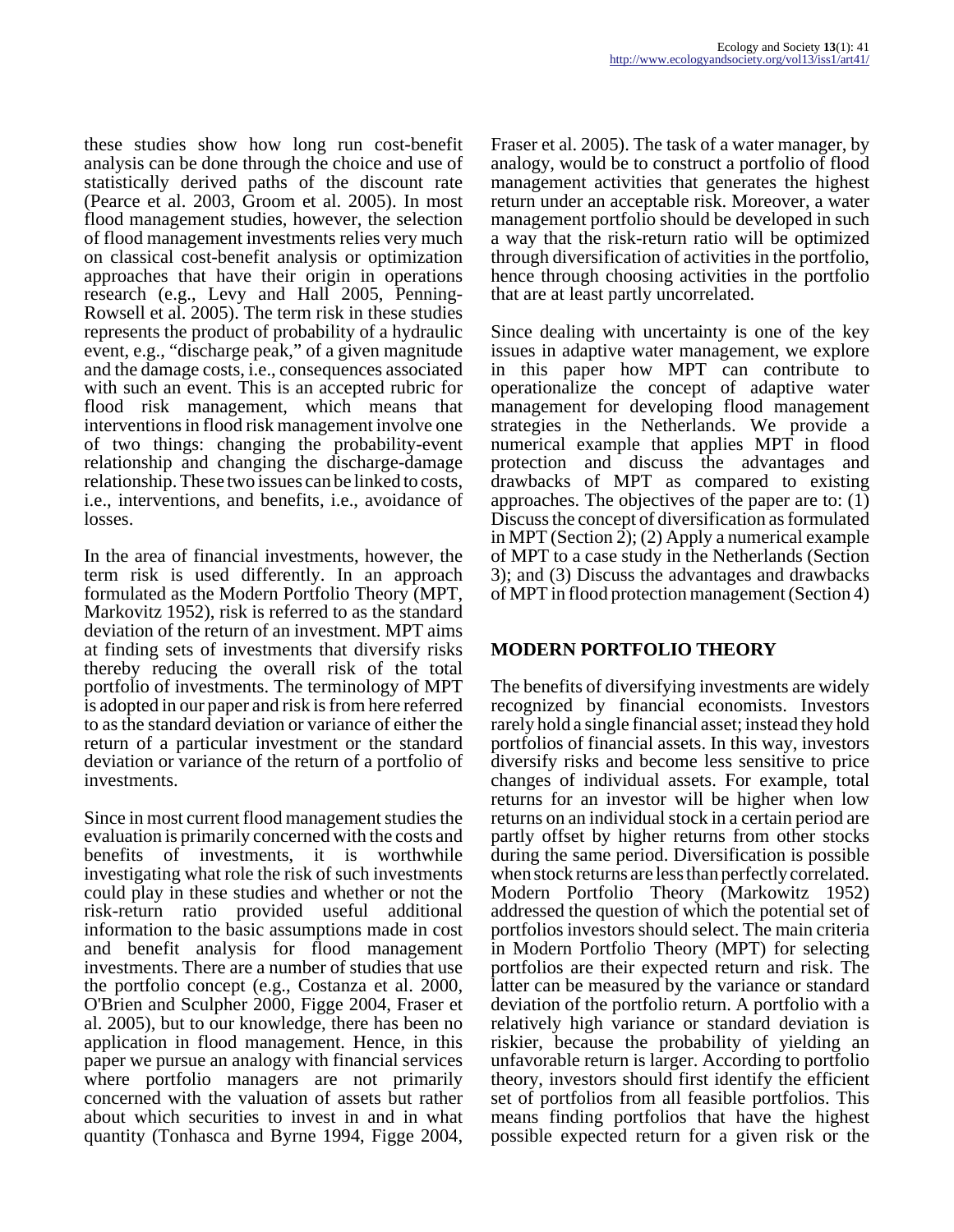lowest possible degree of risk for any given mean rate of return. Subsequently, investors can choose a portfolio among the efficient ones according to individual risk and return preferences (Elton and Gruber 1995).

The expected, or mean, return  $R_i$  of an individual asset  $A_i$  can be estimated by summing products of the actual return of that asset in a specific state of the economy and the probability that the corresponding state occurs. This can be represented by the following formula:

$$
\overline{R_i} = \sum_{s=1}^{n} p_s R_s \tag{1}
$$

where  $R_i$  is the expected return of an individual asset,  $p_s$  is the probability that state *s* occurs, and  $R_s$  is the actual return in that state *s,* with a total number of states equal to *n*.

The variance of the return of an individual asset is the average squared deviation of the actual return of that asset from its expected return. The variance  $V_i$  of an asset  $A_i$  can be defined as

$$
V_i = \sum_{s=1}^{n} p_s (R_s - \overline{R_i})^2
$$
 (2)

Another measure of dispersion is the standard deviation of an individual asset, *SD<sup>i</sup>* , which can be calculated by taking the square root of the variance, thus  $SD_i = \sqrt{V_i}$ .

The expected return  $R^p$  of a portfolio can easily be obtained after calculating the expected returns of individual assets. Consider a portfolio consisting of individual assets  $A_1, A_2, \dots, A_n$  with corresponding shares in this portfolio  $\vec{x}_1, \vec{x}_2, \dots, \vec{x}_n$ , where obviously  $0 \le x_i \le 1$  and the sum of all  $x_i$  equal one, since the shares are percentages. The expected return of such a portfolio can be estimated by adding the products of the expected return of the individual assets, *R<sup>i</sup>* , and their shares in the portfolio  $x_i$ , which can be represented as

$$
\overline{R^{\mu}} = \sum_{i=1}^{n} \overline{R_i} x_i
$$
 (3)

where the expected returns of individual assets, *R<sup>i</sup>* , are defined by Eq. 1.

The covariance between individual assets in a portfolio has to be estimated in order to estimate the variance of a portfolio. The covariance between assets  $A_i$  and  $A_j$  corresponds to the expected value of the deviation of the actual return  $\overline{R}_i$  of asset  $A_i$ from its expected return  $R_i$  times the expected value of the deviation of the actual return  $\overline{R}_j$  of asset  $A_j$ from its expected return  $R_j$ . This can be represented by

$$
\sigma_{ij} = E\left((R_i - \overline{R_i})(R_j - \overline{R_j})\right) \tag{4}
$$

Or equivalently by

$$
\sigma_{ij} = \sum_{s=1}^{n} p_s (R_{is} - \overline{R_i}) (R_{js} - \overline{R_j}) \tag{5}
$$

where  $p_s$  corresponds to the probability that state  $s$ occurs,  $\ddot{R}_{is}$  to the actual return of asset  $A_i$  in that state and  $R_{j<sub>s</sub>}$  to the actual return of asset  $A_j$  in that state, with a total number of states equal to *n*.

The covariance between two assets is positive when returns between assets are positively related and negative when returns between the assets are negatively related. The interpretation of the actual covariance figure is difficult. Therefore, it is suggested to calculate the correlation between two assets, which lies between -1 and 1. The correlation between two assets  $A_i$  and  $A_j$  is defined as

$$
\rho_{ij} = \sigma_{ij} / (SD_i * SD_j) \tag{6}
$$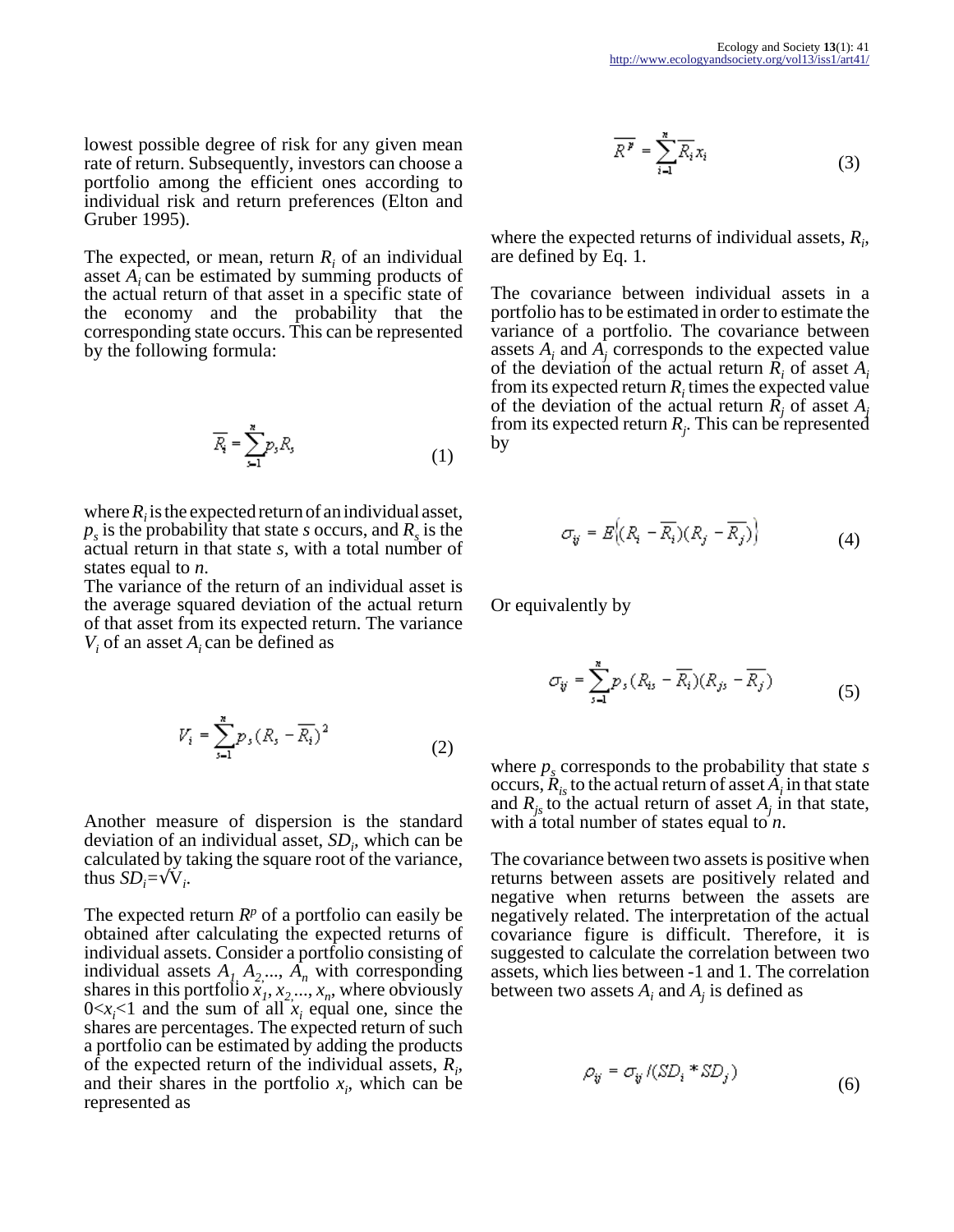where  $SD<sub>i</sub>$  and  $SD<sub>j</sub>$  are the standard deviations of the individual assets  $A_i$  and  $A_j$ .

The risk of a portfolio  $V^p$  can be represented by the variance of its returns, which can be estimated with the formula

$$
V^{p} = \sum_{i=1}^{n} x_i^2 V_i + \sum_{i=1}^{n} \sum_{\substack{j=1 \ j \neq i}}^{n} x_i x_j \sigma_{ij}
$$
 (7)

where  $V_i$  represents the variance of the individual assets  $A_i$ , as can be estimated with Eq. 2 and  $\sigma_{ij}$ represents the covariance as can be estimated with Eq. 4. From Eq. 7 it follows that the portfolio variance is less than the weighted sum of the variances of the individual assets when the correlation between the assets is less than 1. In other words, diversification is possible as long as there is less than perfect positive correlation between the return of assets.

Portfolio diversification for a two asset case is illustrated in Fig. 1, which shows different sets of portfolios composed of two assets A and B for different correlations ρ between these two assets. The curved lines represent opportunity sets or feasible sets also called 'efficient frontiers'; points on these curves can be obtained by selecting a mix between the two assets. Only one of these curves can exist in the real world: either  $\rho=1$ , or  $\rho=0.5$  etc. The investor can only choose between different points on a curve having different risk and return characteristics for a given correlation between assets. Different portfolios can be developed by varying proportions of securities A and B in the portfolio. Points located more to the left represent portfolios with higher proportions of security asset A, which has a smaller expected return and risk than asset B. The straight line between the two assets represents possible return and risk characteristics of a portfolio composed of two assets (A and B) with a correlation of unity. The diversification effect applies to the curved lines, where the correlation is smaller than unity. The smaller the correlation between the two assets, the more bent is the curve indicating that higher returns can be earned for the same SD of the portfolio. Alternatively, the lower the correlation the lower the SD of a portfolio is for a constant expected return. The point MV, which is actually located on each of these curves, represents

the minimum variance portfolio. This backward bending always occurs if  $\rho \leq 0$ , but may or may not occur if ρ>0. Obviously, no investor wants to hold a portfolio with an expected return below the minimum variance portfolio. Therefore, the efficient set lies between MV and B.

The above-described concept of MPT can provide additional value to current flood management practices. Most flood management investments have tended to focus on acceptable or tolerable risk defined as Probability \* Damage with emphasis on the consequences of flooding more than probability. An MPT approach in flood management might add new information on the robustness of different investments, not only with respect to their return in terms of net costs and benefits, but also to the risk in achieving this return. This aspect is further explored in this paper.

#### **CLIMATE CHANGE AND FLOOD MANAGEMENT IN THE NETHERLANDS**

The Netherlands is one of the most densely populated countries in the world with 395 inhabitants/km². About half of the Netherlands, i.e., the western part, is below sea level, and millions of people live in these areas, which are protected by dikes. Also alongside the Rhine and Meuse Rivers there are areas lower than average river levels. The roots of this situation are historical. Many low-lying parts have been reclaimed from former lakes. Also subsidence of the soil induced by agricultural practice is one of the processes that causes increased exposure to floods to already low lying areas. This situation is further exacerbated by sea level rise.

The low-lying areas in the Netherlands are protected by a system of dikes and embankments along the main rivers and coastal areas. A so-called 'dikering' is a geographical unit bounded by its flood protection system of dikes (Fig. 2). It is also a separate administrative unit under the *Water Embankment Act* that was enforced in 1995. *The Water Embankment Act* aims to guarantee a certain level of protection against flooding for each dikering area. According to the *Act,* a dike-ring area should be protected against floods by a system of primary embankments, and each dike-ring has been designed such that it meets a safety norm. These safety norms are based on potential high flood levels with a certain probability. For example, a dike-ring with a safety norm of 1/10,000 means that this dike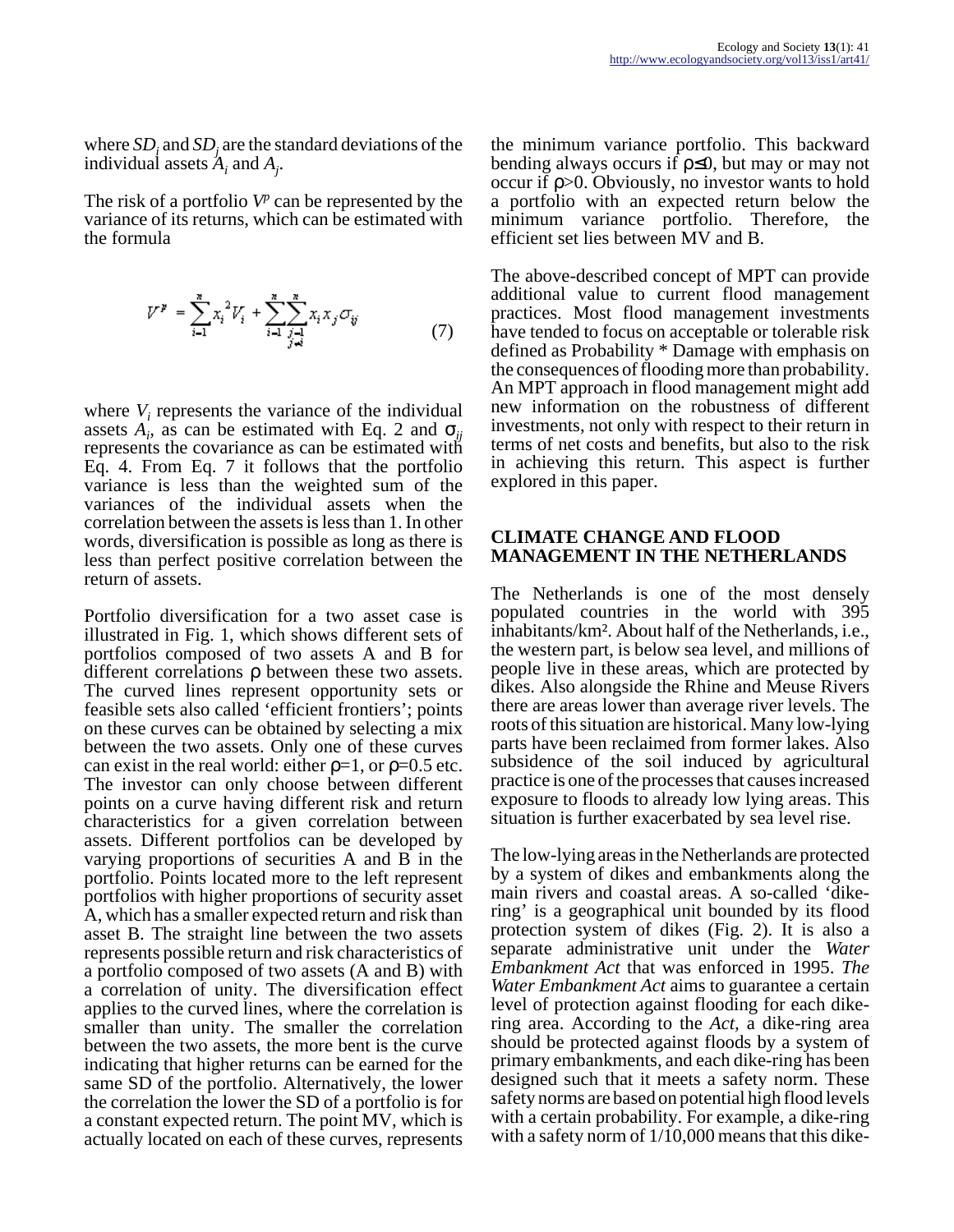**Fig. 1.** The curved lines are "efficient frontiers" showing the most optimal risk-return values for different two assets portfolios against the variation in return. Each curve represents a different correlation ρ between the two assets. The minimum variation (point MV) represents an example of a minimum variance portfolio (Ross et al. 2002).

Expected return on Portfolio



ring has been designed such that it can withstand a flood that occurs each 10,000 yr. These numbers have been derived from extrapolations based on historical data (Fig. 3). There are 95 dike-ring areas in total each having different safety norms. The most important safety norm areas are listed in Fig. 2.

## **Climate change and safety standards**

Currently, safety standards in the Dutch part of the river Rhine are designed to withstand a flood that occurs once in 1250 yr (1/1250). The peak discharge, also called 'design discharge', for the Rhine at Lobith associated with an incidence of is estimated to be  $16,000 \text{ m}^3/\text{s}$ . Figure 3 shows the distribution of water discharges at Lobith and the corresponding incidence in years. The return time in years shown on the horizontal axis can be interpreted as a probability measure. The dots

represent observed peak flows for the Rhine from 1901 to 2000 (Ten Brinke and Bannink 2004).

As the primary dikes along the River Rhine are currently designed for a maximum discharge of  $15,000$  m<sup>3</sup>/s, additional measures in the area are currently needed as climate change may severely affect the hydrology of the river (IPCC 2001). New scientific results concerning climate change stimulated changes to the flood protection law, and additional measures are required now to protect the land from peak discharges of  $16,000 \text{ m}^3\text{/s}$ . For example, Aerts et al. (2006) estimate that peak flows of the lower Rhine may increase by about 5–8% by the year 2050. The upper and second highest lines represent climate change scenarios. The second highest line in Fig. 3 corresponds to an increase in peak flows caused by 1°C warming and the upper line corresponds to an increase in peak flows as a result of 2°C warming. The new probability of a design discharge of 16000 m<sup>3</sup>/s and higher can be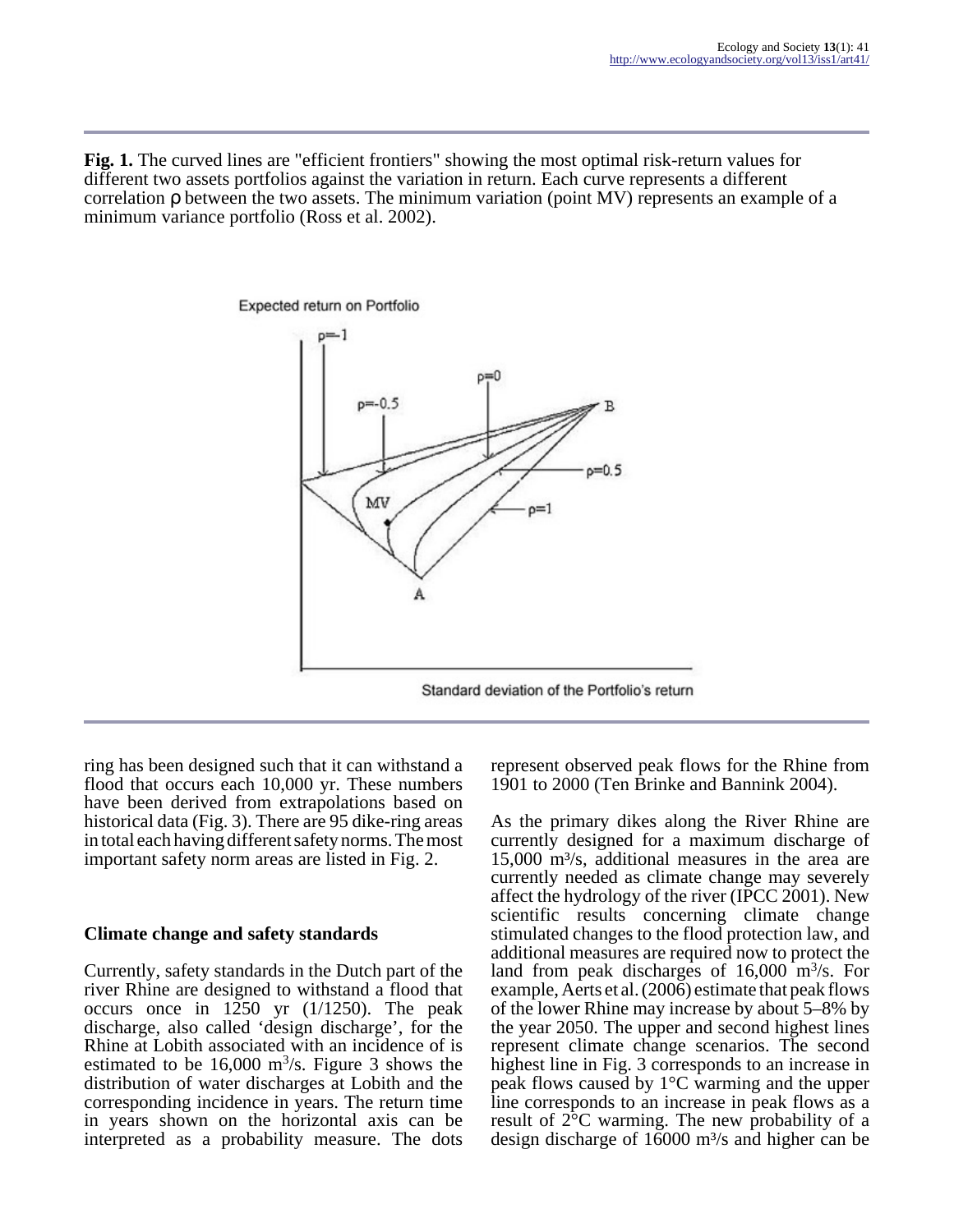**Fig. 2.** Map of the Netherlands showing the differentiation in safety norms. The location of the study area is indicated with the circle (DWW, 2005a,b).



found by approximating the probability that corresponds to that discharge on the new, higher line. As is shown by the dotted lines in the Fig 3, the probability of having a  $16,000$  m<sup>3</sup>/s and higher will increase to approximately  $1/750$  in 2050 with a temperature increase of 1°C and it will increase to approximately 1/550 when temperature increases by 2°C. Obviously, the probabilities of flooding due to dike failure will be lower when the government invests in protection measures.

#### **APPLICATION OF MODERN PORTFOLIO THEORY TO FLOOD PROTECTION**

We will now illustrate the principle of diversification by a numerical example using Modern Portfolio Theory (MPT) concerning four different flood management investments that are proposed for one representative dike-ring area 'number 43'. The area is situated in the central part of the Netherlands (Fig. 4). The hypothesis is that investing in a portfolio of flood protection measures

has the potential to increase expected return and lower risk compared to investing in individual strategies. Investing in primary dikes alone will result in a relatively high-expected return, i.e., prevented damage, but also in a large variance, i.e., risk, of this return. Combining dike investments with other investment strategies might lower the variance in returns, because these investments can prevent damage in situations of dike collapse, in which the return of the dike is actually zero. Therefore, damage extremes may be reduced when investments are diversified, i.e., lower investments in primary dikes but also investments in other damage reducing measures.

The aim of this application is to provide an illustration of the benefits of diversification of water management investments. The analysis is indicative in the sense that the returns of investment strategies are merely approximations. Note that we only focus on prevented economic property damage and damage to land use, including crop damage, within the dike-ring area. Macro economic costs and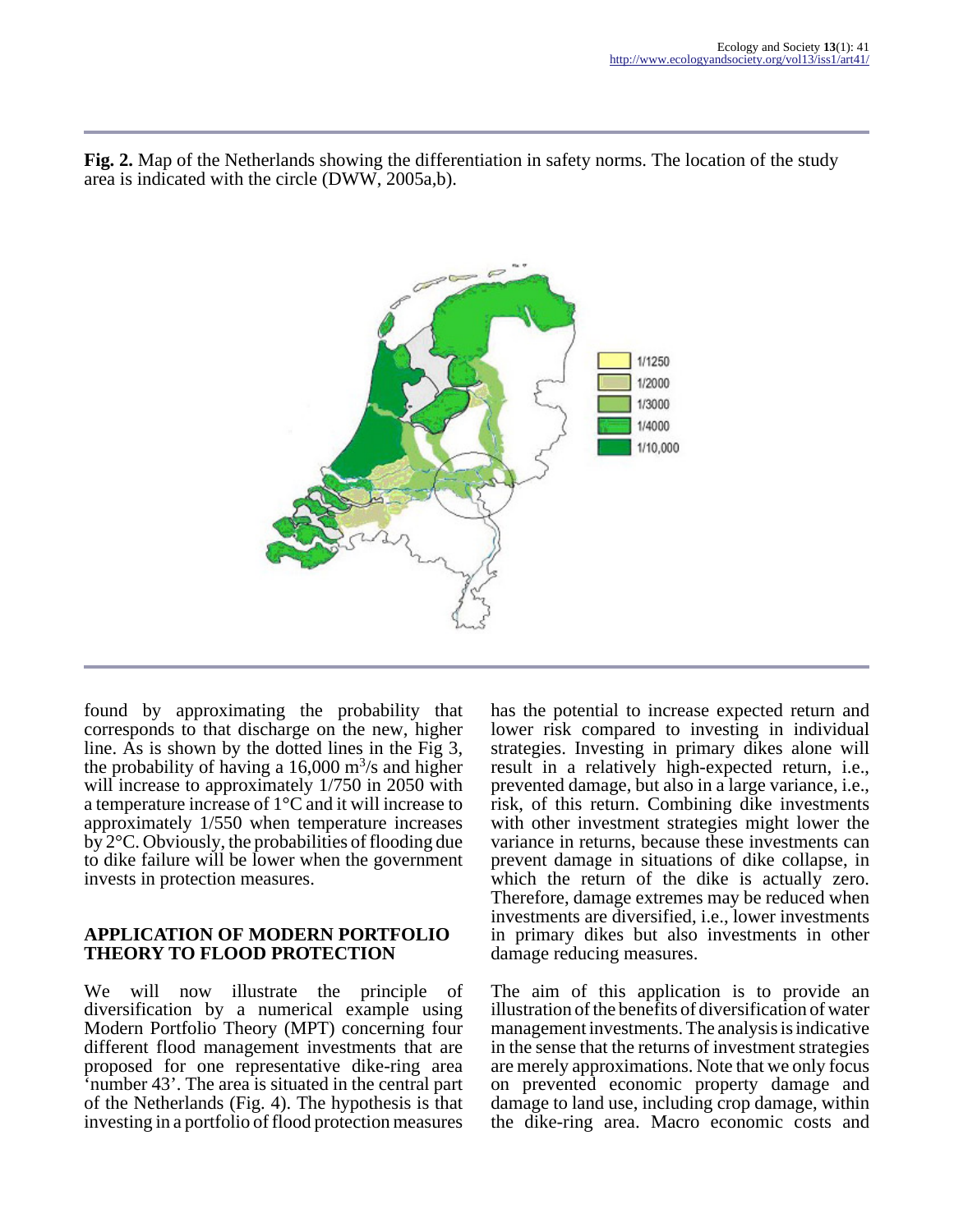**Fig. 3.** Peak discharges (m<sup>3</sup>/s) and their return time of the river Rhine in the Netherlands at gauging station Lobith. Werklijn 15,000 and 16,000 stand for the design discharges 15,000 and 16,000 m<sup>3</sup>/s respectively that occur 1/1250 yr under different extrapolations. The upper and second highest lines represent design discharges under two different climate change scenarios (Botzen and van den Bergh 2006).



casualties are not considered in this analysis. The maximum potential damage is estimated at 17,993×10<sup>6</sup> Euro (DWW 2005*b*).

In this application, four states are defined each representing different levels of river discharges of the Rhine at Lobith, i.e., the location where the Rhine enters the Netherlands. The probabilities of observing these discharges are likely to change as a result of climate change. Therefore, one base line scenario and two climate change scenarios are defined, which generate different probability distributions for each of the four states. Finally, four assets will be considered, which are investment strategies that prevent flood damage. The probabilities are listed in Table 1.

The discussion below carefully defines the states of peak discharges, climate scenarios and assets that are used in the application.

## **States**

Four states of nature are defined, which correspond to different peak discharges of the river Rhine. One state ('State D') is a situation where no damage will be caused (all discharges below  $16,000 \text{ m}^3\text{/s}$ ), because current dike designs are sufficient to withstand these discharges. The other three states (A, B and C) concern other intervals of peak discharges that will cause damage above the current safety level of  $16,000$  m<sup>3</sup>/s. For these flood states we have selected three intervals of discharges: C: 16,000–17,000, B: 17,000–18,000 and A: >18,000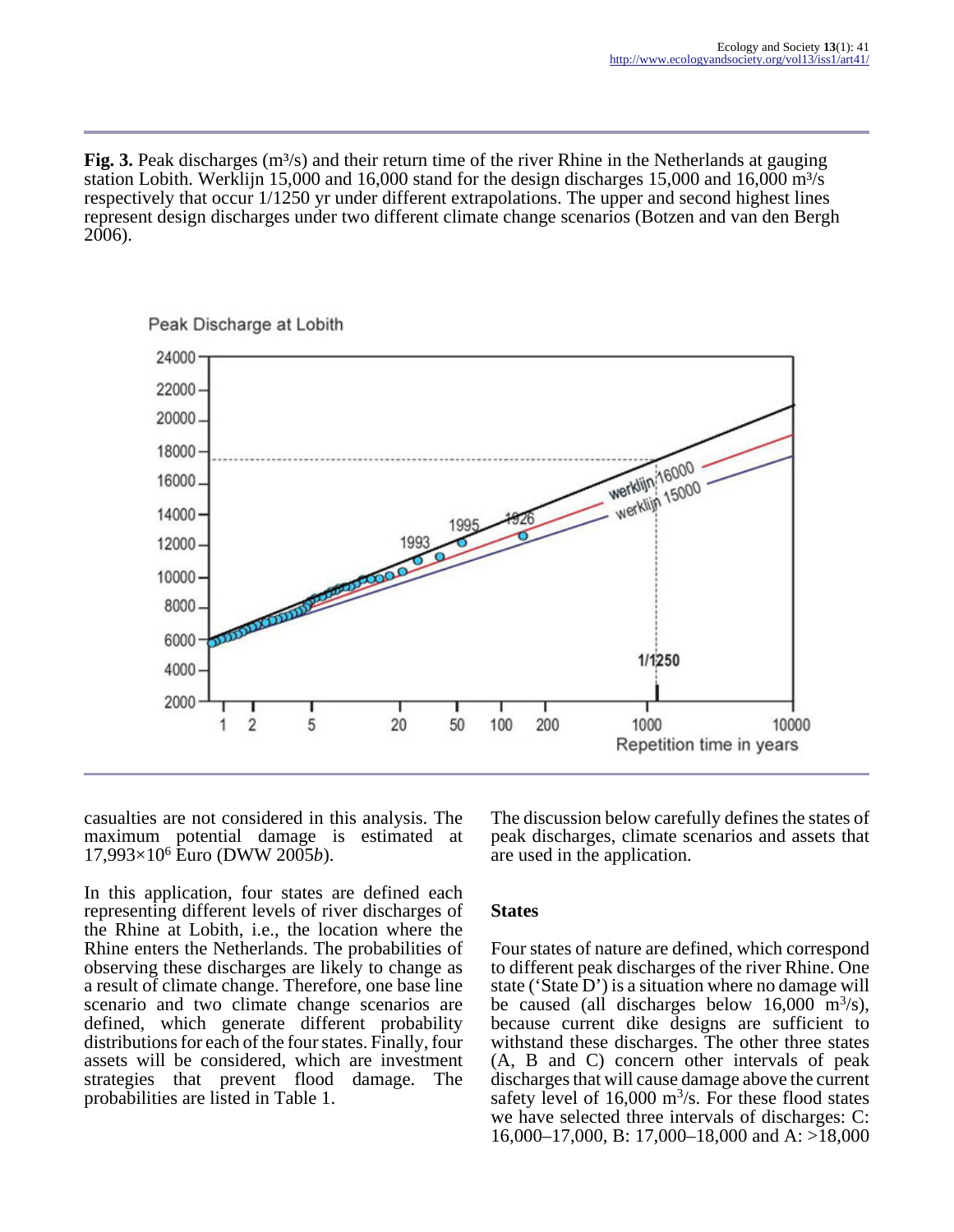**Fig. 4.** Schematic overview of the possible flood protection investments in dike-ring area 43 in the central part of the Netherlands. The four possible investments are: Asset D+, main dike reinforcement; Asset Cp, compartments around urban areas; Asset Fp, flood protection residences; Asset R, Upstream retention area.



m<sup>3</sup> /s (Table 1). The probabilities for each possible state under each climate scenario can be derived from the lines presented in Fig. 3 starting with the probability of state A  $(>\!\!18,000 \; \mathrm{m}^3/\mathrm{s})$ . The probability of state A  $(>18,000)$  is directly calculated from Fig. 3 by one divided by the repetition time corresponding to 18,000 that is shown on the horizontal axes. The probabilities of the intervals C and D are obtained by subtracting the probability of observing the maximum discharge and higher in the interval from the probability of observing the minimum discharge and higher in the interval. For example, the probability of the occurrence of a discharge between 17000 and 18000 (state B) is calculated by subtracting the probability of observing a discharge of 18,000 and higher from the probability of observing a discharge of 17,000 and higher. The probability of having state D (discharges  $\langle 16,000 \text{ m}^3 \rangle$ ) is calculated as 1 minus the probabilities of states  $A+B+C$ , in order to make the probabilities add up to unity. The probability of state D can be interpreted as the probability that no flood damage occurs in a given year.

#### **Climate scenarios**

Table 1 shows how the probabilities of observing a particular state change under a different climate scenario. We have calculated the probabilities for each state A, B, C and D according to three climate scenarios: current climate, climate change 1 (CC1) and climate change 2 (CC2). The probabilities of observing a particular state under the CC2 scenario can be derived from the upper line in Fig. 3 and the probabilities under the CC1 and current climate scenarios can be derived from the second-highest and third-highest lines respectively. The probabilities for each state under a specific climate scenario should add up to '1'. The purpose of these climate scenarios is to examine how portfolio returns and variances change when flood probabilities rise as a result of climate change.

#### **The assets**

#### *Flood protection measures*

In and around the case study area, four different flood protection investments will be considered to cope with an increase in future peak discharges.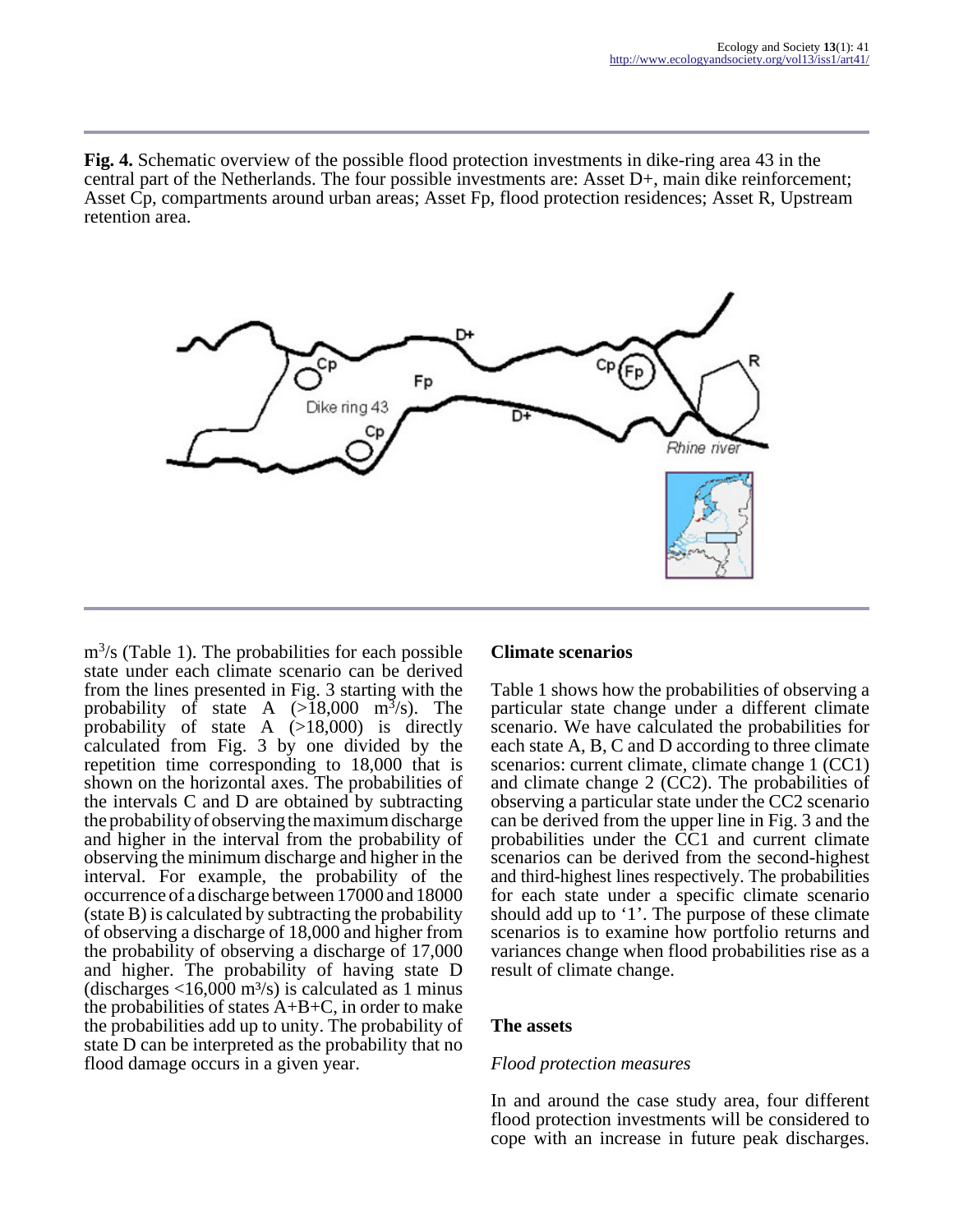|                                    | <b>States</b>                         |                  |               |                  |  |
|------------------------------------|---------------------------------------|------------------|---------------|------------------|--|
|                                    | A                                     | B                | $\mathbf C$   | D                |  |
| Discharge[m <sup>3</sup> /s]       | >18000                                | 17,000-18,000    | 16,000-17,000 | < 16000          |  |
| <b>Climate scenarios</b>           | Probability                           |                  |               |                  |  |
| Current                            | 0.000125                              | 0.000250         | 0.000800      | 0.998825         |  |
| Climate Change low scenario (CC1)  | 0.000167                              | 0.000667         | 0.001333      | 0.997833         |  |
| Climate Change high scenario (CC2) | 0.000667                              | 0.001333         | 0.001818      | 0.996182         |  |
| <b>Assets</b>                      | Actual Returns [10 <sup>6</sup> Euro] |                  |               |                  |  |
| D+: Higher dike ring               | $\theta$                              | $\boldsymbol{0}$ | 17993         | $\theta$         |  |
| Cp: Compartments                   | $\overline{0}$                        | 8000             | 12000         | $\boldsymbol{0}$ |  |
| Fp: Flood proofing houses          | 3000                                  | 3000             | 3000          | $\boldsymbol{0}$ |  |
| R: Retention areas                 | $-4000$                               | 14000            | 14000         | $\boldsymbol{0}$ |  |

**Table 1.** Probabilities of the different states, i.e., possible discharges, under three different climate scenarios, e.g., current, climate change low, and climate change high. For each investment, the returns, expressed as prevented damage loss, are showed for each possible states A, B, C, and D (from DWW 2005*a*, 2005*b*).

These measures are targeted towards lowering water levels under peak discharges thereby reducing the risk of dike failures, increasing protection by building dikes or limiting economic damage once a flood occurs. The four investment measures can be characterized by their actual returns under different states (Table 1). The protection measures that are being considered are shown in Fig. 4, and are briefly discussed below. Note that we do not take investment costs into account but only focus on returns measured as the 'prevented damage loss'.

## *Asset D: Enforcement dikes*

Enforcement of the primary dikes of the dike-ring area. This refers to heightening the dikes at the design discharge level of 17,000  $\mathrm{m}^3$ /s. This means that after having invested in this option no damage can be expected at discharges from  $17,000$  m<sup>3</sup>/s or lower. At higher discharges, the damage will be equal to the maximum potential damage, which is estimated at 17,993 million euro. The damage prevented in state C (or expected return) equals the maximum potential damage.

## *Asset Cp: Dividing a dike-ring into compartments*

Compartments. This refers to leaving the current primary dikes at the safety level below the design discharge of  $16,000$  m<sup>3</sup>/s, but developing new 'internal dikes' within the dike-ring for protecting the most economic valuable areas, such as urban areas and horticulture areas. In this example we assume three extra dikes: two that protect urban areas and one that protects horticulture areas. The new 2 internal dikes for urban areas can withstand floods in the state B:  $17,000 - 18,000$  m<sup>3</sup>/s. The new internal dike for horticulture areas can withstand floods in the state C:  $16,000-17,000$  m<sup>3</sup>/s. The potential damages for urban areas and horticulture areas are estimated at 8,000 million euro and 4,000 million euro respectively (DWW, 2000b). Hence,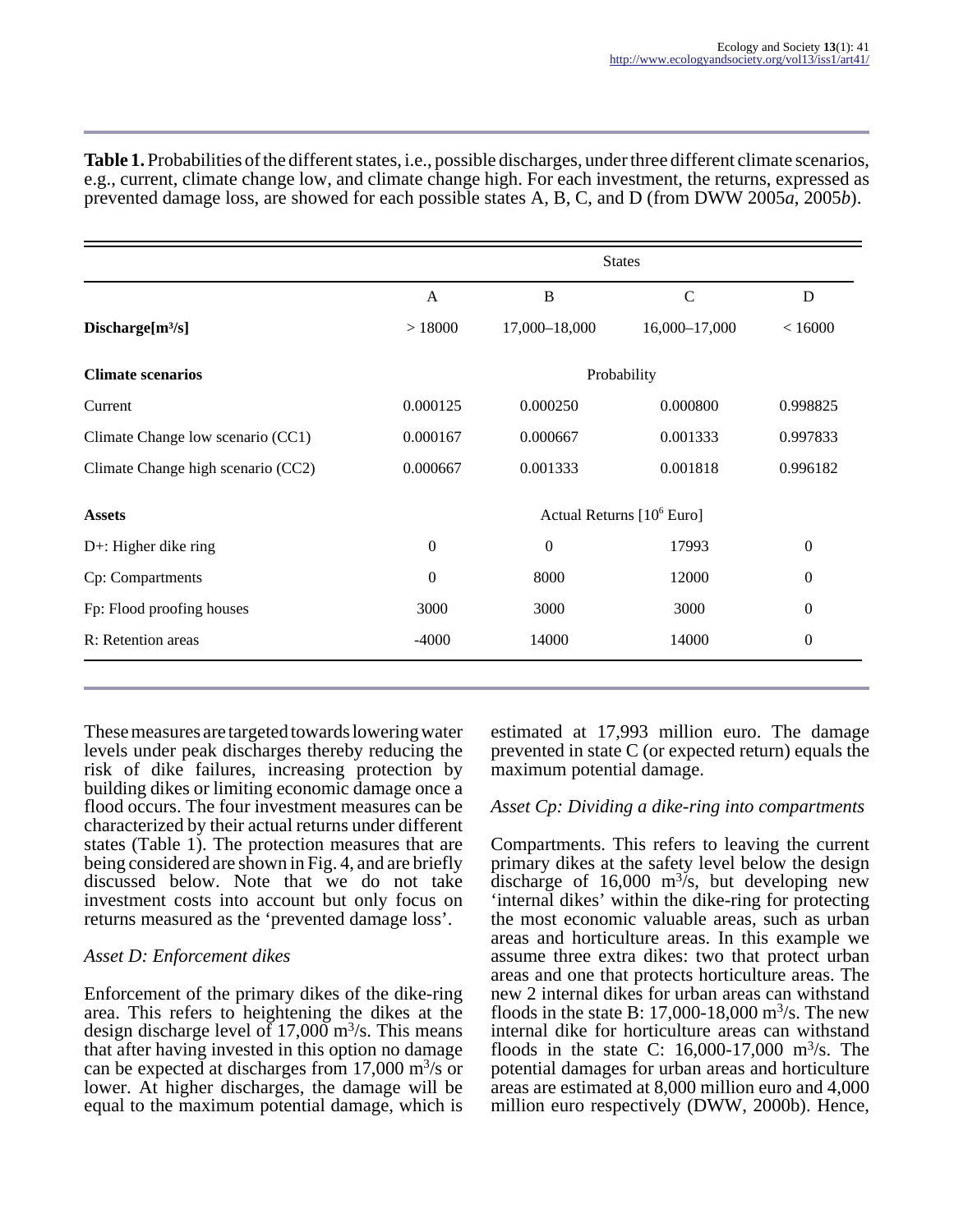this result in 12,000 million euro avoided damage for *Asset Cp* under State C and 8,000 euro avoided damage under State B.

*Increasing resilience to flooding of individual properties*

Flood proofing of residences. This refers to developing additional flood protection measures for individual houses including the development of floating houses, heightening houses, etc. These measures limit economic damage once a flood occurs. It is estimated that through additional flood protection measures for all houses in the area, about 3,000 million euro damage can be prevented in case of any of the three flood states from  $16,000 \text{ m}^3$ /s and more that are considered.

#### *Asset R: Creating upstream retention areas*

Retention areas. This refers to the development of upstream areas that are designed to temporarily store water in case of a peak discharge. In case of a peak discharge, the area will be deliberately flooded to cut off the peak thereby lowering the water levels downstream. In this example, it is expected that using a 'flood storage area' will prevent damage to dike-ring area 43 at discharge levels between 16,000 and  $18,000$  m<sup>3</sup>/s. However, although the retention area only holds a few urban settlements, which can be quickly evacuated in case of a flood, flooding the retention area will cause economic damage to that area (crop damage, nature area's, etc) of about 4,000 million euro.

## **Calculation of portfolio return and variance**

By inserting the above-described information in Eqs 1 to 7 it is possible to calculate sets of flood protection portfolios. For this purpose, firstly the expected returns and variances of the returns per individual assets have to be calculated. Subsequently, expected returns and variances of portfolios can be estimated. The expected return *R<sup>i</sup>* for each individual asset (Eq. 1) can be calculated using the actual returns and probabilities that are provided in Table 1. For example, the expected return for Asset D+ under the current climate scenario is calculated as follows:

$$
\overline{R_{D+}} = 0.00013*0+0.00025*0+0.0008
$$
  
\*17993+0.99883\*0 = 14.3944 (8)

The variance  $V_i$  for each individual asset can be calculated using Eq. 2 yielding the numbers as shown in Table 2.

The estimated expected returns and variances shown in the table indicate that the expected return of investment strategy D+ is highest, but the variation in returns is also highest for this investment. This means that the prevented damage on average is high when the government decides to invest in heightening primary dikes. The disadvantage of this strategy is that risk, defined as variance, is very high as well since the dike only prevents damage up to some level of river discharge and for higher levels of discharge the full potential damage is suffered. The other investments strategies have lower expected returns, but the variance in these returns is also lower. Expected returns are lower because these investment strategies do not prevent all of the maximum potential damage in a state. The advantage of these investment strategies is that risks are smaller, since they prevent damage in more than one state. The individual risk and return characteristics of these assets suggest that a combination of these investments might be desirable in order to reduce overall risk. This will be shown by calculating expected returns and risks of different portfolios of assets.

The expected portfolio return can be calculated using both the expected returns of the individual assets as displayed in Table 2 and the shares  $x_i$  of each asset  $A_i$  in a portfolio. By choosing a variety of shares, different portfolios can be constructed. These shares can be interpreted as the percentage share of total government budget available for water management investments that is spent on a specific investment strategy. Obviously, expected returns of investments depend on investment shares. For the case of simplicity, it is here assumed that by lowering the investment share in heightening primary dikes, the resulting primary dike will be lower. The prevented damage of the D+ investment strategy will be lower as well. Lowering the investment share in asset Cp implies that the area protected by compartments will be smaller and the damage prevented by these compartments will be lower as well. Decreasing the investment share of flood proofing houses means that fewer houses will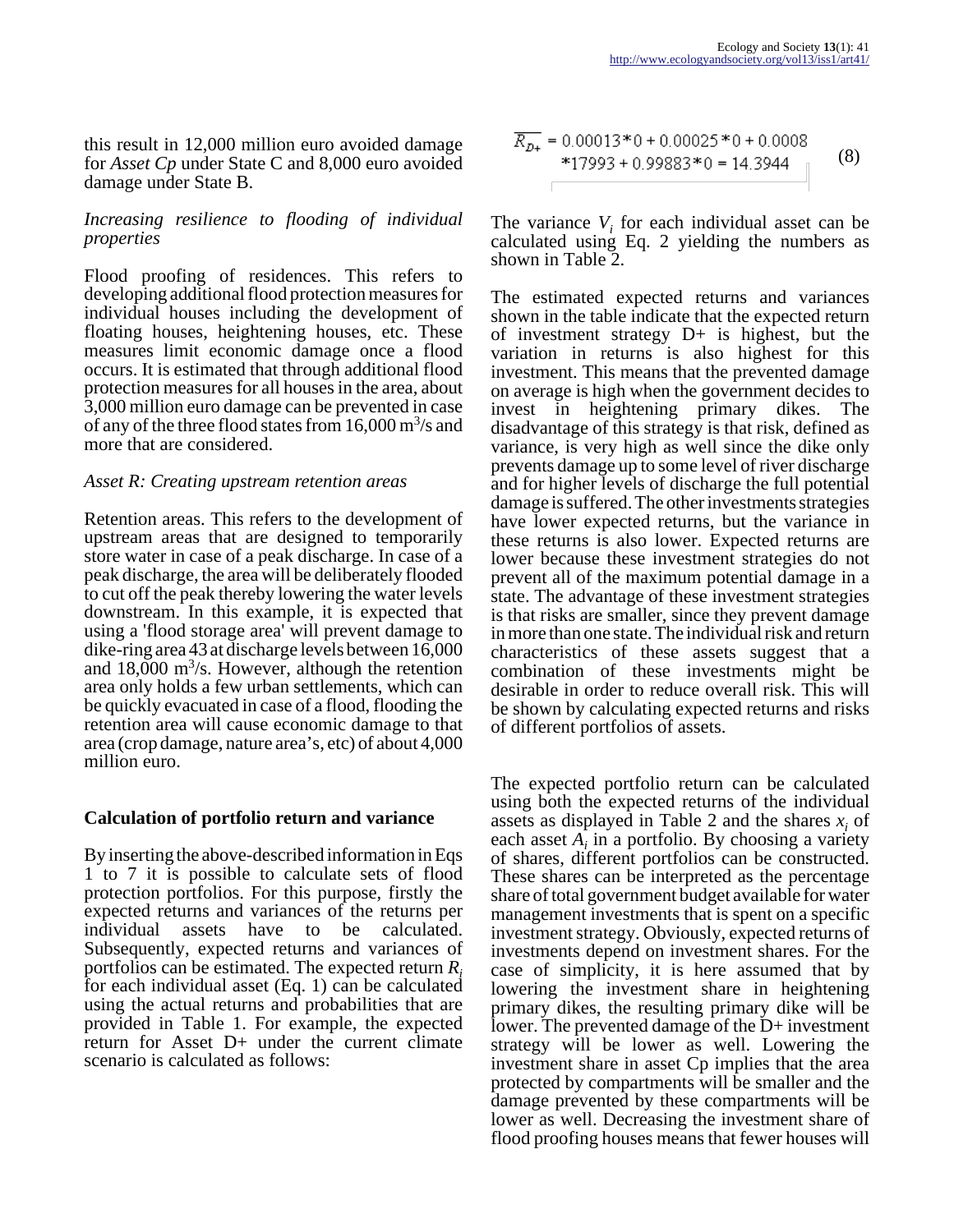|            | Expected return $[10^6$ Euro/y] | Variance  | SD.    | SD / Return |
|------------|---------------------------------|-----------|--------|-------------|
| Asset $D+$ | 14.39                           | 258791.24 | 508.72 | 35.34       |
| Asset Cp   | 11.60                           | 131065.44 | 362.03 | 31.21       |
| Asset Fp   | 3.53                            | 10562.57  | 102.77 | 29.16       |
| Asset R    | 14.20                           | 207598.36 | 455.63 | 32.09       |

**Table 2.** Expected return, variance, and standard deviation (SD) per asset under the current climate scenario.

be flood proofed and correspondingly, damage prevented by this strategy will be lower compared to the 100% flood proofing case. Investing less in retention areas implies that the areas that are deliberately flooded are smaller, which again lowers the damage prevented in dike-ring area 43. Evidently, this reasoning is reversed when investment shares of specific investments are increased.

By filling in expected and actual returns per asset using Eq. 4 and calculating the portfolio variance using Eq. 7, the expected returns and variances of portfolios can be estimated. These results for several portfolios are presented in Figs 5 and 6. Figure 5 shows two asset portfolios and Fig. 6 shows two, three and four asset portfolios under the current climate scenario – hence using the probabilities for each state under the current climate scenario as displayed in Table 1. Finally, as a sensitivity analysis, the same calculations can be conducted using the probabilities of the two remaining climate scenarios CC1 and CC2 (Table 1). The results of these calculations for portfolios consisting of all four assets are displayed in Fig. 7. These results will be discussed in detail in the next section.

## **DISCUSSION**

## **Interpretation of results**

Figure 5 shows the portfolio variance and expected return for several portfolios that consist of the assets D+ (heightening dikes) and Cp (compartments). The upper point represents the portfolio with a 100%

share in  $D+$  and 0% in Cp, which corresponds to a high expected return but also a high risk. Portfolios that are positioned more to the left can be obtained by increasing the investment share in Cp and reducing the share of D+. The middle point is the portfolio that consists of 50% of D+ and 50% of Cp, and the lower left point represents the 100% Cp portfolio. This figure shows that increasing the investment share in Cp reduces overall risk. However, this is only possible at the expense of sacrificed expected return. This analysis shows that diversification of investments has the potential to reduce overall risks, compared to the 100% D+ portfolio, or increase the expected return, compared to the 100% Cp portfolio. Thus, water managers can obtain their desired risk and return by varying investment shares.

Benefits of diversification can be larger when more investments are available, as is apparent from Fig. 6. This figure adds a three-assets portfolio curve, which consists of the assets  $D_{+}$ , Cp, and Fp (flood proofing), and a four-assets portfolio curve consisting of assets D+, Cp, Fp and R (retention areas). From this figure it is apparent that adding assets to the portfolio increases the range of possible return and risk characteristics available. The overall portfolio risk can be reduced considerably when the portfolio includes asset Fp, since the three-assets portfolio curve includes variances between 38,000 and 130,000, which cannot be attained by the twoassets portfolio curve. Table 3 explains why adding asset Fp to the two-asset portfolio considerably lowers the portfolio variance; it appears that the correlation between the Assets Fp and D+ is relatively low at 0.82 (Eq. 6). The lower the correlation of returns between investments the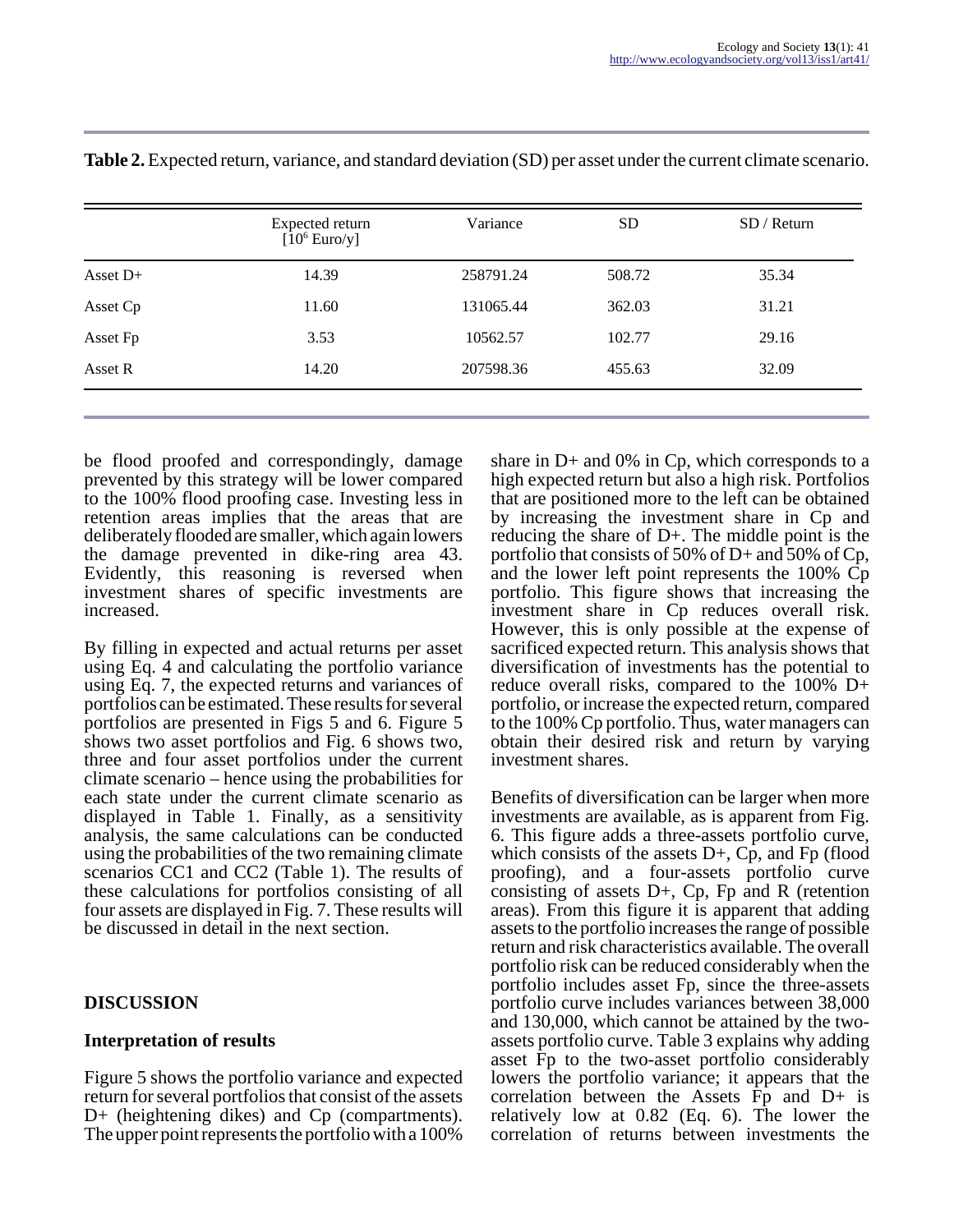**Fig. 5.** Portfolio return and variance values for portfolios consisting of two assets (D+ and Cp) under the current climate scenario.



Portfolio return and variance under the current climate

larger are the benefits of diversification, as has been discussed in Section 2.

The portfolio variance can be decreased slightly relative to the three-assets portfolio when the fourth asset, R, is included in the portfolio. The lowest variance portfolio is achieved by having approximately 60–70% of asset Fp, around 10–20% of assets  $D+$  and  $Cp$ , and a small fraction  $(5-10\%)$ of asset R in the portfolio. Apparently, asset Fp correlates less well with the other assets in terms of their return and hence diversifies the portfolio variance relatively well. Furthermore, the fourassets portfolio curve has a slightly higher expected return than the two- and three-asset portfolios for variances between 150,000 and 170,000, whereas expected returns are larger for the three-assets portfolios around variances of 100,000. This suggests that different portfolio mixes are desirable for different risk preferences.

Furthermore, when studying Fig. 7, it is clearly shown that climate change will have an important impact on the portfolio returns and variances. This figure shows the expected return and variance of several portfolios that consist of all four assets under the three aforementioned climate scenarios. As the probability of flooding will increase under both climate change scenarios CC1 and CC2, the expected portfolio return ('the prevented damage') will go up as well, as for most assets the individual expected returns increase. Obviously, investing in preventing and limiting flood damage has a higher return when the probability of damage increases. Note, however, that the portfolio variance increases as well under both climate change scenarios CC1 and CC2. This suggests that the necessity of diversification of water management investments increases due to climate change, in case an increase in risk is regarded as undesirable. For example, the individual risk level of the D+ strategy  $(100\%D+)$ in the current climate scenario can only be obtained through diversification in the CC1 scenario.

This application indicates that diversification of water management strategies has the potential to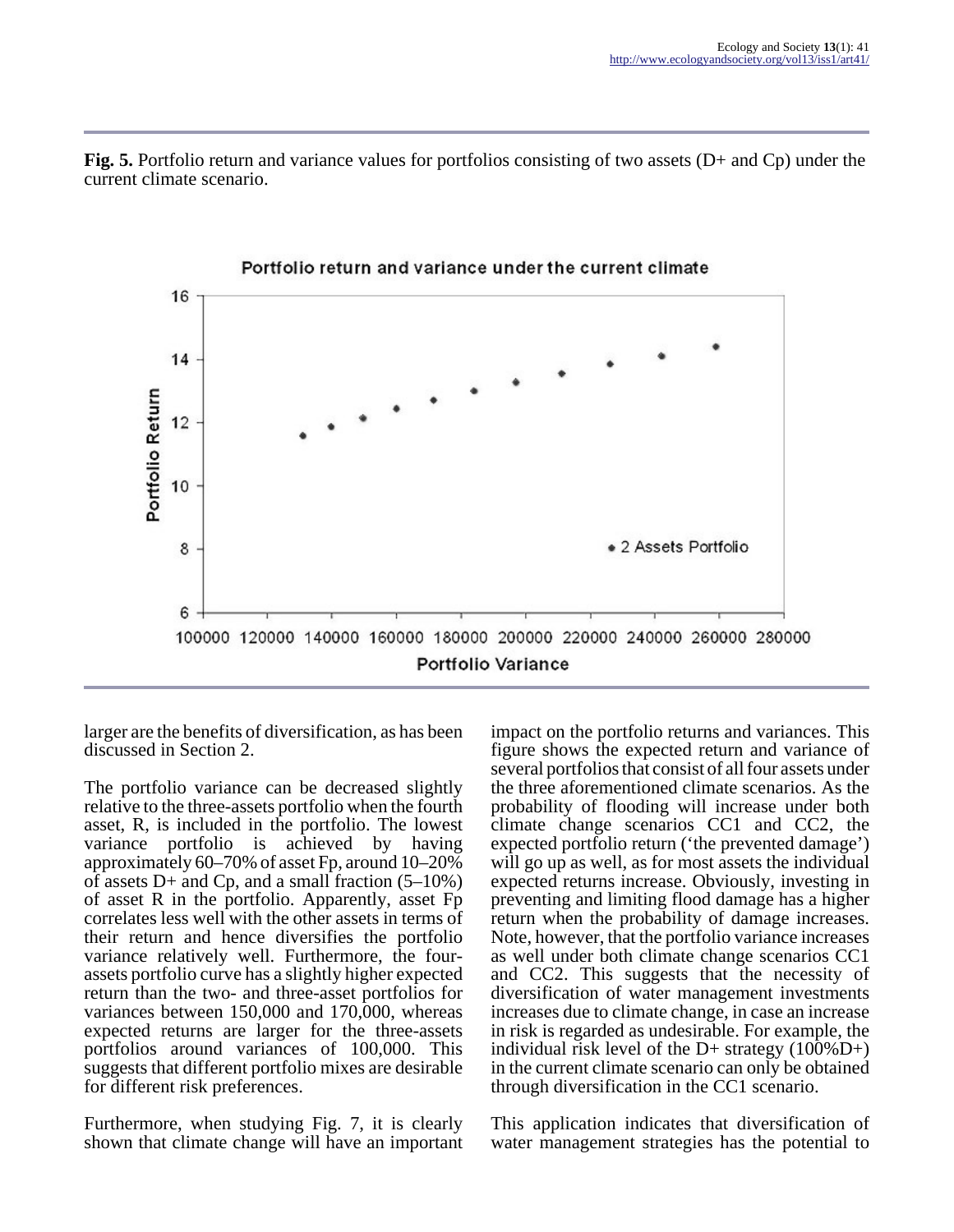**Fig. 6.** Portfolio return and variance values for two (D+ and Cp) , three (D+, Cp and Fp) and all four assets portfolios under the current climate scenario.



#### Portfolio return and variance under the current climate

increase expected returns or reduce risks. The variance of expected returns can be reduced considerably compared to the strategy of investing in heightening of primary dikes only. Therefore, the probability of suffering extreme flood losses reduces when investments in primary dikes are combined with the other investments discussed in this paper. The analysis indicates that in most cases a trade-off between risk and return exists, which implies that lower risk levels can only be obtained by accepting lower expected returns. Calculations of risks and returns of portfolios under different climate scenarios show that increases in risk, i.e., variance in returns, can be limited through diversification. The costs of these investments, should then be subject to an evaluation as well, but this is not the topic in this paper. It should be noted however that real-world trade-offs between investments within a portfolio can only be realized if proportional investment is meaningful in practice. For example, it is not realistic to develop a retention area for only 30%. Without the remaining 70% of the investments it simply will not function. In this case, the 30% would then mean that a smaller retention area will be developed which stores less

water than the case in which 100% would be invested in upstream retention. Hence, a proper definition of what a proportion of an investment means in practice is very important.

#### **Modern Portfolio Theory and cost-benefit analysis**

Cost benefit analysis (CBA) plays a major role in Dutch flood management for deciding where and how to invest in new flood defence systems. Research in cost benefit analyses for flood management tend to focus more on the differentiation between direct and indirect economic damage in order to assess economic vulnerability to floods (van der Veen and Logtmeijer 2005). Hence, most CBA studies applied to flood risk management consider options and or combinations of interventions. Most studies also consider a range of multi-criteria in the evaluation. However, variance is not always explicitly considered in most studies and in some cases considering variance would provide a broader understating of the effectiveness of interventions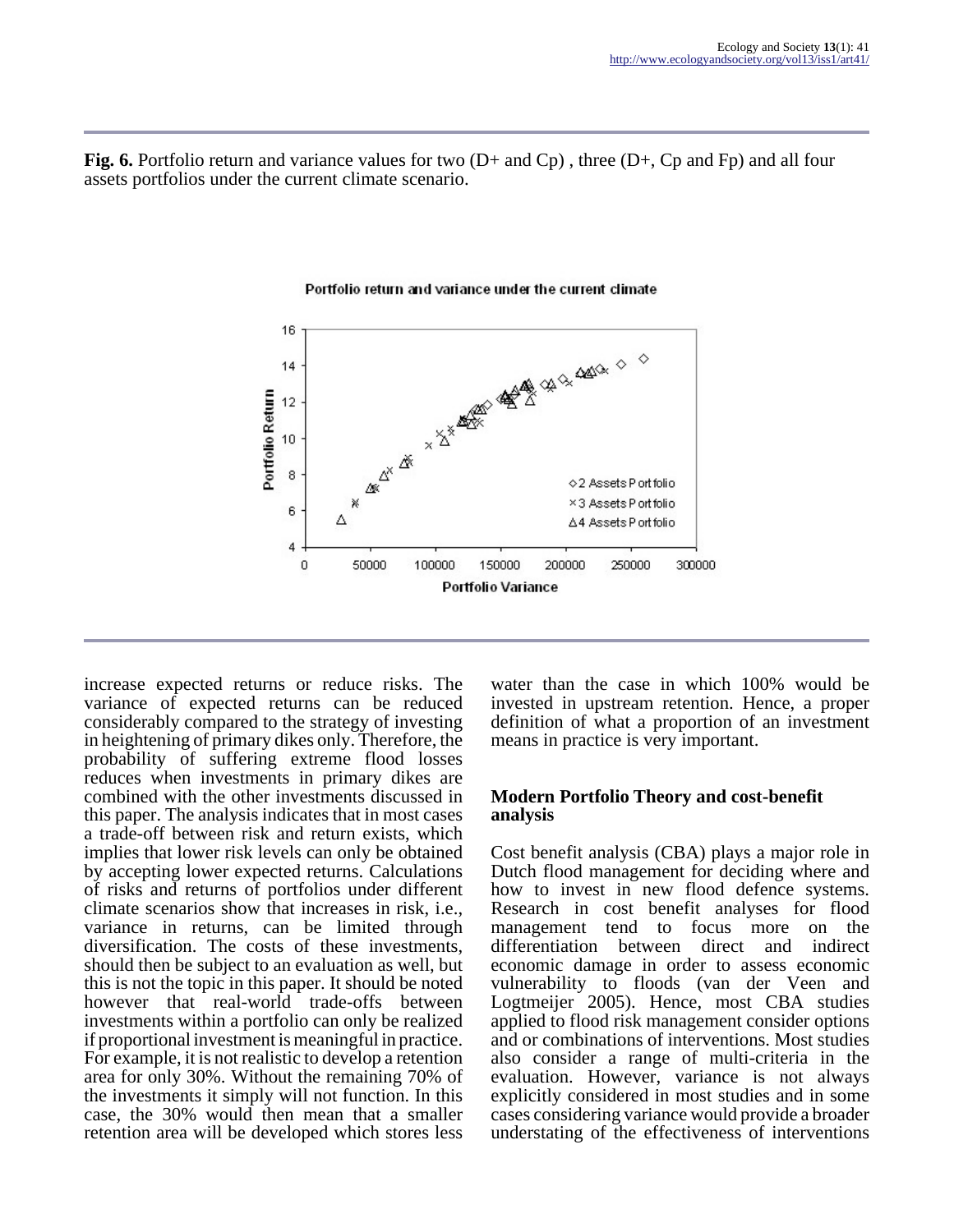

**Fig. 7.** Portfolio return and variance values for portfolios consisting of four assets under the current, CC1 and CC2 climate scenarios.

and hence would further help evaluating different investment options.

In cost-benefit analysis there is a growing attention for the role of uncertainty in the decision-making process (Boardman et al. 2006). Basically, expected value over the contingencies, the public policy alternatives, was seen in the past literature as the important item to be assessed. This expected value leads to an ex post measurement of expected social surplus, incorporating changes in consumer surplus, producer surplus and net income for governments. Applying portfolio theory in cost-benefit analysis for flood management would involve the straightforward computation of expected social surplus over the sets of flood management alternatives. Examples of such applications can be found in health economics (O'Brien and Sculpher 2000, Sendi et al. 2004, Sendi and Rutten 2004, Sendi and Zimmermann 2004).

## **CONCLUSIONS**

Long-term developments such as climate change are inherently uncertain and hence it is difficult to predict what implications it has for current investments in flood protection in the Netherlands. The paper presented a numerical example of how to develop portfolios of flood management activities that generates the highest return under an acceptable risk for an area in the central part of the Netherlands. Although the example is relatively simple, with many assumptions, it can be stated that Modern Portfolio Theory (MPT) encourages a systematic discussing of the relationship between the return and risk of individual activities and the return and risk of complete portfolios. It also showed how important it is to understand the correlation of the returns of various flood management activities and that adding partly uncorrelated assets lowers the risk of the total portfolio. As such MPT is a valuable tool to learn and re-evaluate portfolios once more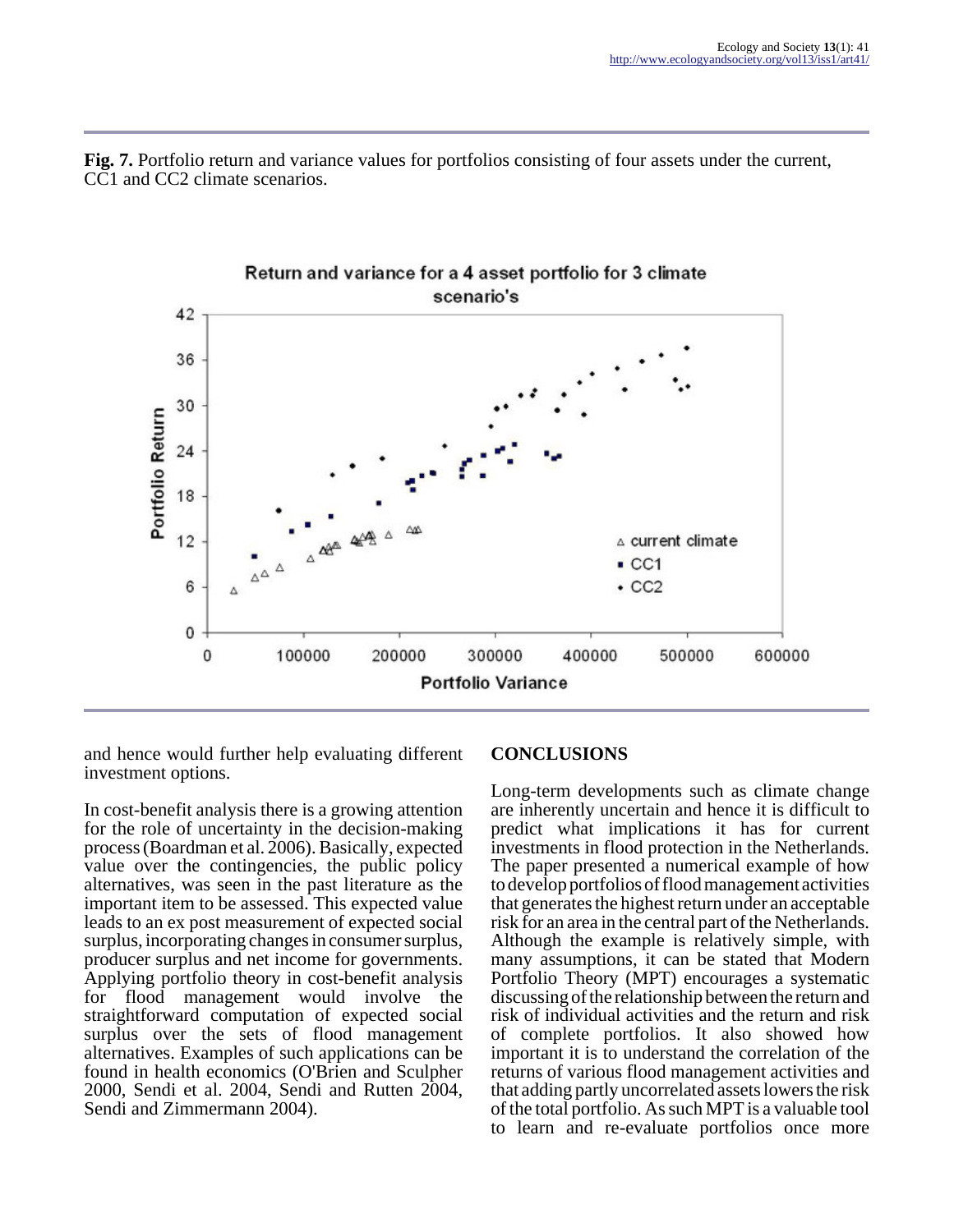| Pair of Assets    | Correlation |  |  |
|-------------------|-------------|--|--|
| Asset $D+$ / $Cp$ | 0.94        |  |  |
| Asset $D+$ / Fp   | 0.82        |  |  |
| Asset $D+ / R$    | 0.93        |  |  |
| Asset Cp / Fp     | 0.93        |  |  |
| Asset $Cp/R$      | 0.99        |  |  |
| Asset $Fp/R$      | 0.89        |  |  |

**Table 3.** Correlation coefficients between pairs of assets using Eq. 6.

information about flooding and their probabilities becomes available.

Apart from portfolio return and variance, the choice for a particular flood protection portfolio depends obviously on more factors than those mentioned in the case study example. For example, the investment costs of the different assets are neglected. Another restriction is the budget available for new investments in flood protection and it might appear that through budget limitations, a less preferred portfolio will be selected. Furthermore, the perceptions of stakeholders in the Netherlands, e.g., civilians, government, waterboards, etc., concerning living with uncertainties with respect to floods are still very much targeted at full protection; hence, aiming at the highest returns. This means in practice that strengthening dikes is still the most preferred option.

The method presented in this paper clearly has limits and we propose the following issues that can be included in future research:

**1.** One aspect for further research is to consider multiple goals. In this study, we only consider the return values related to potential damage. However, in practice, social and environmental aspects also play an important role in investment decisions. We therefore propose to combine aspects of this research with aspects of operational research, especially optimization, in order to apply MPT to multiple conflicting returns in which not only

potential damage is minimized but also environmental values are maximized (e.g. Penning-Rowsell et al. 2005). Within this context, available budget could be a boundary condition under which optimal portfolios are evaluated.

- **2.** MPT might also be a valuable quantitative indicator for the development of adaptive water management regimes. Within this context, MPT might add information on the type of investments stakeholders may develop and addresses such questions as: what kind of measures or policies are important for including in new water management portfolios, who is currently responsible for developing each individual measure and how should this be changed, and what are the sources of future uncertainty? Research on adaptive water management could integrate quantitative insight from MPT analysis within assessing the adaptiveness of water management systems and institutions.
- **3.** Further research into climate vulnerability should investigate whether the risk-return ratio might be an indicator that allows water and climate researchers identifying the vulnerability of the water system and related proposed investments in this system.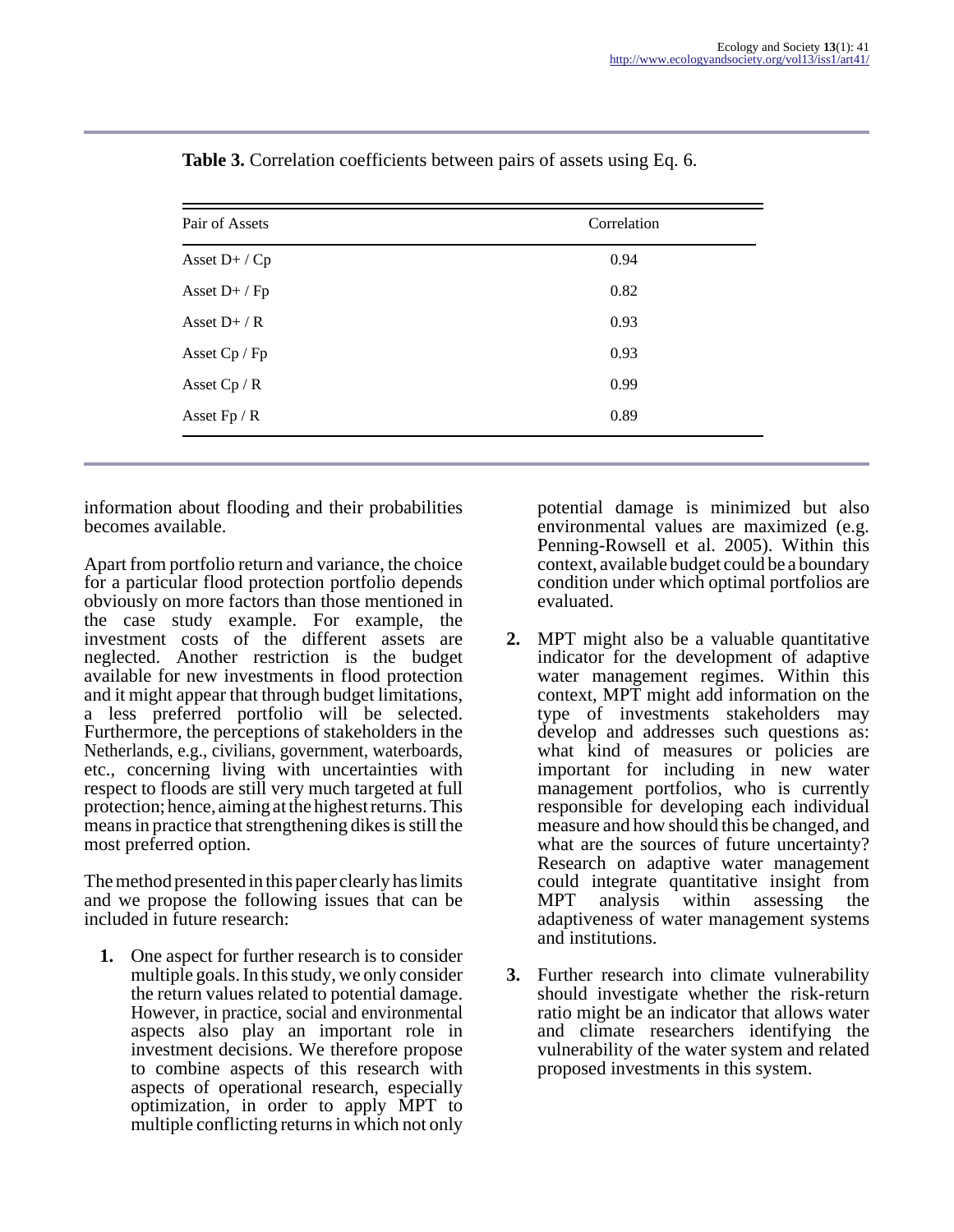*Responses to this article can be read online at: <http://www.ecologyandsociety.org/vol13/iss1/art41/responses/>*

#### **Acknowledgments:**

*We thank Oleg Sheremet, Paul Jeffrey, Valentina Krysanova, Claudia Pahl Wostl, Paul van Walsum, and Jeroen van den Bergh for their valuable comments on earlier drafts of our paper. This study was partly conducted under the EU KP6 project Newater and the BSIK 'Klimaat voor ruimte' ACER project.* 

## **LITERATURE CITED**

**Aerts, J., and P. Droogers.** 2004. *Climate change in contrasting river basins: adaptation strategies for water, food and environment.* CABI, London, UK.

**Aerts, J. C. J. H., H. Renssen, H. Ward, P. J. de Moel, H. Odada, L. M. Bouwer, and H. Goosse.** (2006). Sensitivity of global river discharges under Holocene and future climate onditions. *Geophysical Research Letters* **33**(19).

**Adger, W. N., N. Brooks, M. Kelly, S. Bentham, and S. Eriksen.** 2004. *New indicators of vulnerability and adaptive capacity.* Tyndall Centre Technical Report 7, University of East Anglia, Norwich, UK.

**Boardman, A. E., D. H. Greenberg, A. R. Vining, and D. L. Weimer.** 2006. Cost-benefit analysis: concept and practice. Third edition. Prentice Hall, Upper Saddle River, New Jersey, USA.

**Burby, R. J., T. Beatley, P. R. Berke, R. E. Deyle, F. French, S. P. Godschalk, E. J. Kaiser, J. D. Kartez, P. J. May, R. Olshansky, R. G. Paterson, and R. H. Platt.** 1999. Unleashing the power of planning to create disaster resistant communities. *Journal of the American Planning Association* **65:**247-258.

**Botzen, W. J. W., and J. C. J. M. van den Bergh.** 2006. *Bounded rationality, climate risks and insurance: is there a market for natural disasters?* Instituut voor Milieuvraagstukken (IVM) working paper 06/08, Amsterdam, The Netherlands.

**Costanza, R., H. Daly, C. Folke, P. Hawken, C. S. Holling, A. J. McMichael, and D. Pimentel.** 2000. Managing our environmental portfolio. *BioScience* **50**:149.

**Downing, T., S. Bharwani, C. Warwick, and G. Ziervogel.** 2005. *Climate adaptation: actions, strategies and capacity from an actor oriented perspective.* SEI working paper, v March 2005, SEI Oxford, UK.

**Ministry of Transport, Public Works and Water Management Road and Hydraulic Engineering Division (DWW).** 2005*a*. *Flood risks and safety in the Netherlands (Floris). Interim report.* DWW-2006-13, The Hague, The Netherlands.

**Ministry of Transport, Public Works and Water Management Road and Hydraulic Engineering Division (DWW).** 2005*b*. *Veiligheid Nederland in Kaart Globale schadeberekening.* DWW, Delft, The Netherlands.

**Elton, E. J., and M. J. Gruber.** 1995. *Modern portfolio theory and iInvestment analysis.* John Wiley, New York, New York, USA.

**Figge, F.** 2004. Bio-folio: applying portfolio theory to biodiversity. *Biodiversity and Conservation* **13:**827-849.

**Folke, C., S. Carpenter, T. Elmqvist, L. Gunderson, C. S. Holling, and B. Walker.** 2002. Resilience and sustainable development: building adaptive capacity in a world of transformations. *Ambio* **31**:437-440.

**Fraser, E. D. G., W. Mabee, and F. Figge.** 2005. A framework for assessing the vulnerability of food systems to future shocks. *Futures* **37**:465-479.

**Füssel, H. M., and R. J. T. Klein.** 2006. Climate change vulnerability assessments: an evolution of conceptual thinking. *Climatic Change* **75**:301-329.

**Gleick, P.** 2003. Global freshwater resources: softpath solutions for the 21st century. *Science* **302**:1524-1528.

**Groom, B., C. Hepburn, P. Koundouri, and D. Pearce. 2005.** Discounting the future: the long and the short of it. *Environmental and Resource Economics* **32**:445-493.

**Intergovernmental Panel on Climate Change**